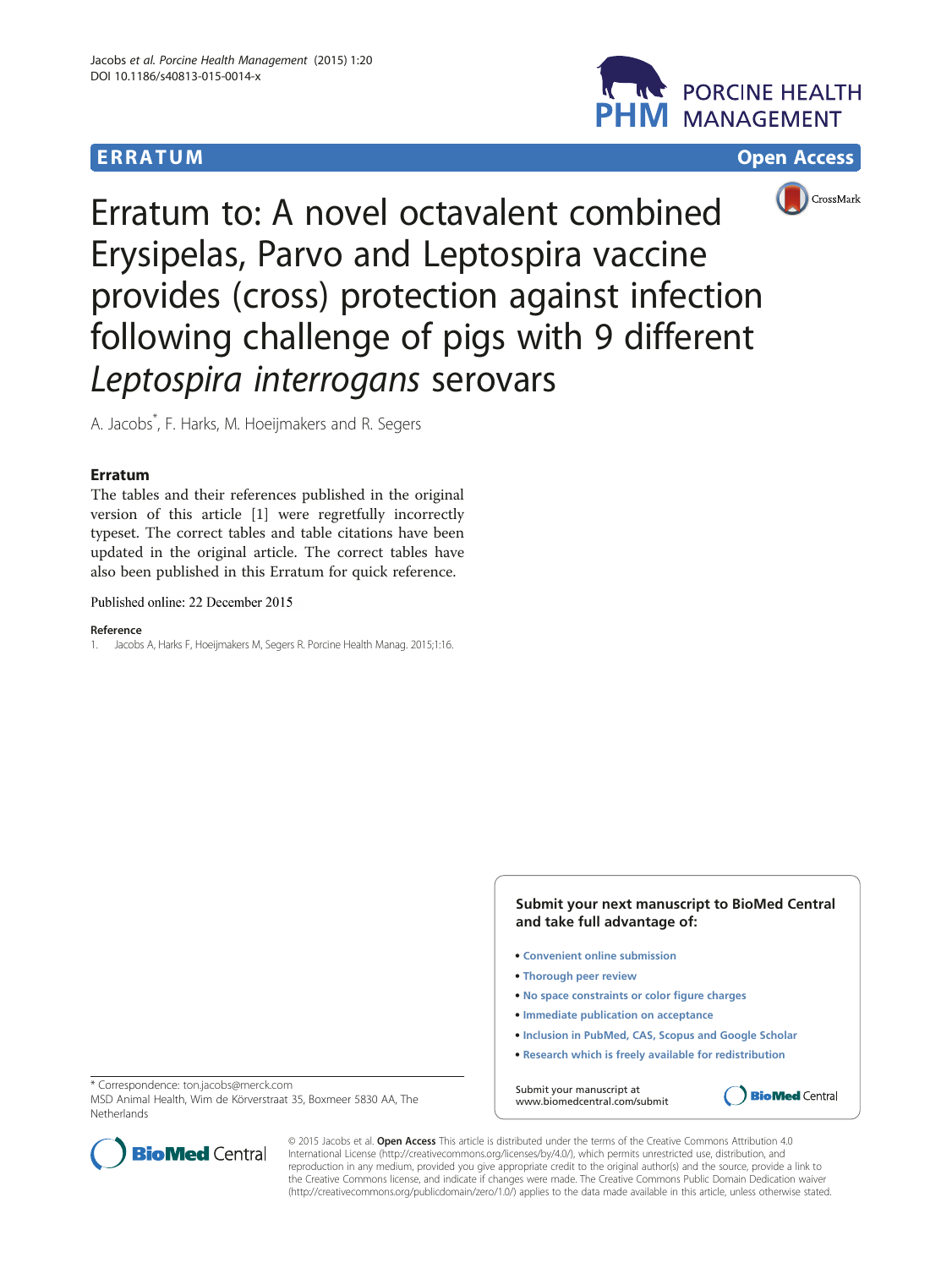|          |         |                        | avg MAT titres $\pm$ SD (log <sub>2</sub> ), weeks after first vaccination |                |                |                 |  |  |
|----------|---------|------------------------|----------------------------------------------------------------------------|----------------|----------------|-----------------|--|--|
| $\Gamma$ | Group   | Challenge with         | $\circ$                                                                    | $\overline{4}$ | 6              | 10 <sup>°</sup> |  |  |
| 9        | vaccine | sv Canicola            | $<$ 2                                                                      | <              | $9.6 \pm 2.0$  | $9.6 \pm 1.3$   |  |  |
| 10       | control | sq Canicola            | $<$ 2                                                                      | $<$ 2          | $<$ 2          | $10.3 \pm 1.1$  |  |  |
| 10       | vaccine | sv Copenhageni         | $<$ 2                                                                      | $<$ 2          | $3.8 \pm 1.2$  | $9.6 \pm 1.0$   |  |  |
| 10       | control | sg Icterohaemorrhagiae | $<$ 2                                                                      | $<$ 2          | $<$ 2          | $10.3 \pm 0.7$  |  |  |
| 10       | vaccine | sv Icterohaemorrhagiae | $<$ 2                                                                      | $<$ 2          | $<$ 2          | $91 \pm 3.3$    |  |  |
| 10       | control | sg Icterohaemorrhagiae | $<$ 2                                                                      | $<$ 2          | $<$ 2          | $8.7 \pm 1.4$   |  |  |
| 10       | vaccine | sv Bananal / Liangguan | $<$ 2                                                                      | $<$ 2          | $6.9 \pm 1.4$  | $9.3 \pm 0.8$   |  |  |
| 9        | control | sg Grippotyphosa       | $<$ 2                                                                      | $<$ 2          | $<$ 2          | $91 \pm 0.8$    |  |  |
| 8        | vaccine | sv Grippotyphosa       | $<$ 2                                                                      | $<$ 2          | $4.6 \pm 2.4$  | $7.6 \pm 1.3$   |  |  |
| 10       | control | sg Grippotyphosa       | $<$ 2                                                                      | $<$ 2          | $<$ 2          | $2.0 \pm 1.8$   |  |  |
| 10       | vaccine | sv Bratislava          | $<$ 2                                                                      | $6.9 \pm 1.2$  | $10.4 \pm 0.8$ | $10.5 \pm 1.1$  |  |  |
| 9        | control | sq Australis           | $<$ 2                                                                      | $<$ 2          | $<$ 2          | $9.9 \pm 1.2$   |  |  |
| 9        | vaccine | sv Pomona              | $<$ 2                                                                      | $<$ 2          | $5.0 \pm 4.0$  | $6.7 \pm 3.2$   |  |  |
| 10       | control | sq Pomona              | $<$ 2                                                                      | $<$ 2          | $<$ 2          | $9.6 \pm 0.8$   |  |  |
| 10       | vaccine | sv Vughia              | $<$ 2                                                                      | $<$ 2          | $<$ 2          | $8.5 \pm 0.8$   |  |  |
| 10       | control | sq Tarassovi           | $<$ 2                                                                      | $<$ 2          | $<$ 2          | $9.5 \pm 1.0$   |  |  |
| 10       | vaccine | sv Tarassovi           | $<$ 2                                                                      | $<$ 2          | $2.0 \pm 3.2$  | $8.0 \pm 1.3$   |  |  |
| 10       | control | sq Tarassovi           | $<$ 2                                                                      | $<$ 2          | $<$ 2          | $4.3 \pm 1.3$   |  |  |

Table 1 Average MAT titres after vaccination and challenge. Pigs were vaccinated twice (4-week interval) and challenged with different Leptospira serovar (sv) and serogroup (sg) challenge strains, 6 weeks after first vaccination. MAT titres homologous to challenge strain

Table 2 Reisolation of Leptospira from blood. Pigs were vaccinated twice (4-week interval) and challenged with different Leptospira serovar (sv) and serogroup (sg) challenge strains, 6 weeks after first vaccination. A pig was considered infected if at least once a positive blood isolation was found. n.a. = not applicable

|    |         |                        | Reisolation of Leptospira from blood on post-challenge day |                |                |                |                |                | # pigs       | # blood        |            |
|----|---------|------------------------|------------------------------------------------------------|----------------|----------------|----------------|----------------|----------------|--------------|----------------|------------|
| n  | Group   | Challenge with         | $\mathbf{0}$                                               |                | 2              | 3              | 4              | $\overline{7}$ | 10           | infected       | isolations |
| 9  | vaccine | sv Canicola            | $\circ$                                                    | $\circ$        | $\circ$        | $\mathbf{0}$   | $\circ$        | $\circ$        | $\mathbf{0}$ | $0^{**}$       | n. a.      |
| 10 | control | sq Canicola            | $\mathbf{0}$                                               | 10             | 10             | 10             | 10             |                | $\mathbf{0}$ | 10             | n. a.      |
| 10 | vaccine | sv Copenhageni         | $\mathbf{0}$                                               | 0              | $\circ$        | $\mathbf{0}$   | $\Omega$       | $\Omega$       | $\mathbf{0}$ | $0^{\ast\ast}$ | n. a.      |
| 10 | control | sg Icterohaemorrhagiae | $\circ$                                                    | 10             | 10             | 8              | $\overline{4}$ |                | $\mathbf{0}$ | 10             | n. a.      |
| 10 | vaccine | sv Icterohaemorrhagiae | $\circ$                                                    | $\overline{2}$ | 0              | 0              | $\Omega$       | 0              | $\mathbf{0}$ | $2^{**}$       | $2^{**}$   |
| 10 | control | sg Icterohaemorrhagiae | $\circ$                                                    | 9              | 6              | $\overline{2}$ | $\Omega$       | $\Omega$       | $\mathbf{0}$ | 9              | 17         |
| 10 | vaccine | sv Bananal / Liangguan | $\Omega$                                                   | $\Omega$       | $\Omega$       | $\Omega$       | $\Omega$       | $\Omega$       | $\Omega$     | $0^{**}$       | n. a.      |
| 9  | control | sg Grippotyphosa       | $\Omega$                                                   | 6              | 8              | 6              | $\overline{2}$ | $\Omega$       | $\mathbf{0}$ | 8              | n. a.      |
| 8  | vaccine | sv Grippotyphosa       | $\mathbf{0}$                                               | 0              | $\mathbf 0$    | $\mathbf 0$    | $\Omega$       | 0              | $\mathbf{0}$ | $0^{**}$       | n. a.      |
| 10 | control | sg Grippotyphosa       | $\Omega$                                                   | 6              |                | $\Omega$       | $\Omega$       | $\mathbf{0}$   | $\mathbf{0}$ | 6              | n. a.      |
| 10 | vaccine | sv Bratislava          | $\Omega$                                                   | $\Omega$       | 0              | $\Omega$       | $\Omega$       | $\Omega$       | $\Omega$     | $\overline{O}$ | n. a.      |
| 9  | control | sq Austrais            | $\mathbf{0}$                                               | 6              | 4              | 0              | $\Omega$       | 0              | $\mathbf 0$  | 6              | n. a.      |
| 9  | vaccine | sv Pomona              | $\mathbf{0}$                                               | $\circ$        | 0              | $\mathbf 0$    | $\Omega$       | 0              | $\mathbf{0}$ | $0^{**}$       | n. a.      |
| 10 | control | sq Pomona              | $\Omega$                                                   | 10             | 10             | 10             | 9              | $\overline{2}$ | $\mathbf{0}$ | 10             | n. a.      |
| 10 | vaccine | sv vughia              | $\Omega$                                                   | $\Omega$       | $\overline{0}$ | $\Omega$       | $\Omega$       | $\Omega$       | $\Omega$     | $0^{**}$       | n. a.      |
| 10 | control | sq Tarassovi           | $\Omega$                                                   | 10             | 9              |                |                | $\Omega$       | $\mathbf{0}$ | 10             | n. a.      |
| 10 | vaccine | sv Tarassovi           | $\Omega$                                                   | $\overline{2}$ | $\overline{0}$ | $\Omega$       | $\Omega$       | $\Omega$       | $\mathbf{0}$ | $\overline{2}$ | $2^*$      |
| 10 | control | sq Tarassovi           | $\Omega$                                                   | 6              | 2              |                |                | $\Omega$       | $\mathbf{0}$ | 6              | 10         |

 $p < 0.05$ . \*\* $p < 0.01$